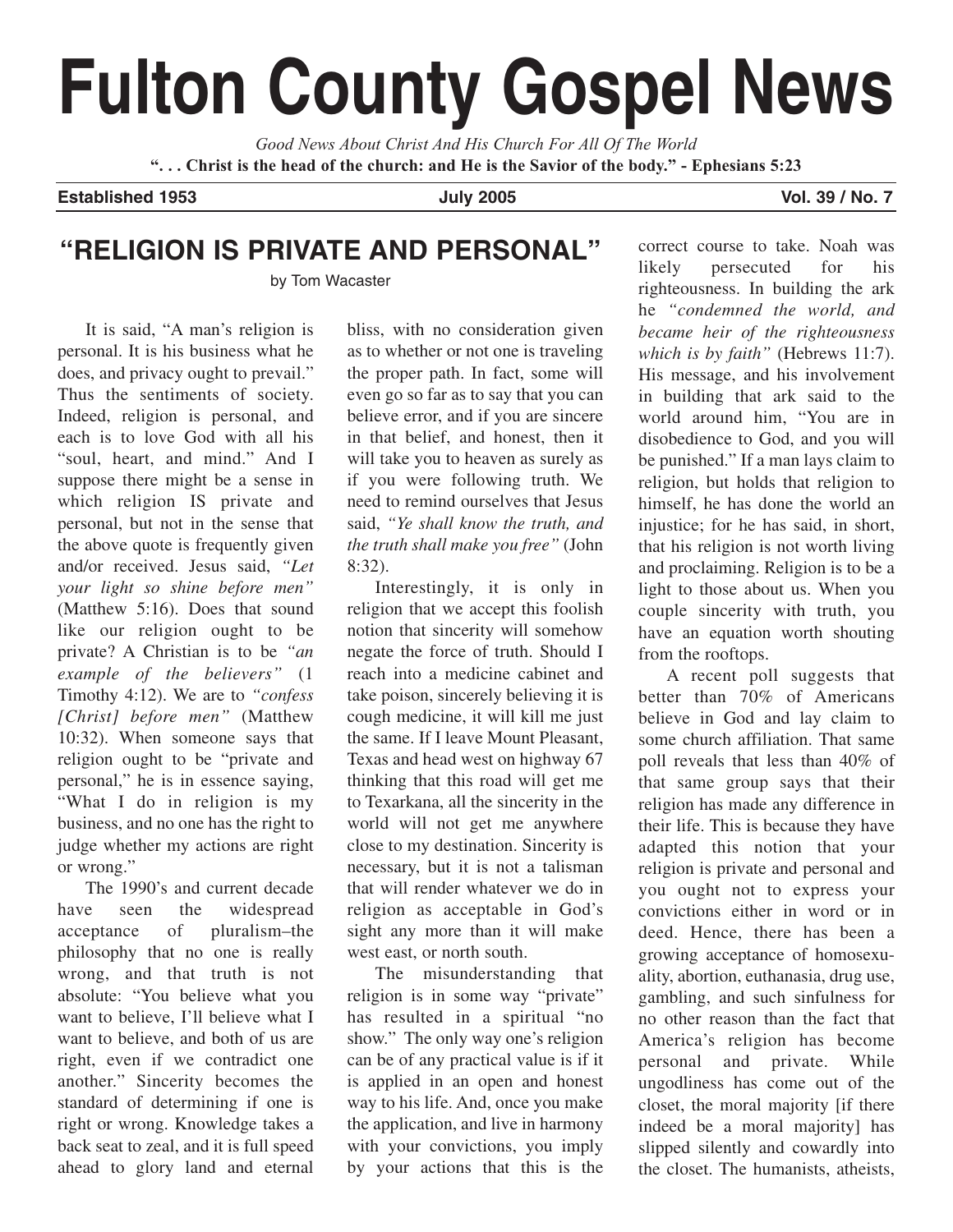#### **FULTON COUNTY GOSPEL NEWS** USPS Publication #211780

. . . is a Periodical publication issued monthly by the Church of Christ at Third and Bethel (P.O. Box 251), Mammoth Spring, AR 72554-0251. **POSTMASTER: Please mail all changes of address to the above address.**

**FCGN** is mailed free of charge to any who care to receive it. We will be happy to add any names to the regular mailing list. If you send in a name we must have a complete address, including number and street name, or R.R. or HCR number, plus box number, or a P.O. Box number and the **NINE DIGIT ZIP CODE**. This paper is supported by voluntary contributions for which we are grateful. Financial information will be furnished upon request. **Mail all address corrections or manuscripts to:**

#### **FULTON COUNTY GOSPEL NEWS** P.O. Box 251

Mammoth Spring, AR 72554

| Lee Moses $\ldots \ldots \ldots \ldots \ldots$ . EDITOR                                                                          |  |
|----------------------------------------------------------------------------------------------------------------------------------|--|
| E-Mail $\ldots \ldots \ldots \ldots$ cocfcgn@centurytel.net<br>Website www.fultoncountygospelnews.org<br>Hosted by The Bible.net |  |

#### *continued from page 1*

and profligates are having a heyday, and we, as a nation, are the worse for it.

Now, before we criticize others, let us take a close look at ourselves. The church, in my estimation, is going through some of the roughest seas she has ever sailed. Liberalism is rampant. Whole congregations are being swept into apostasy. And much of that is due to members who have swallowed the idea that you ought not be judgmental. We have, in many places, adapted a "wait and see" attitude. And while we "wait" we "see" the Lord's church ravaged and plundered by the wolves in sheep's clothing (Matthew 7:15; Acts 20:29). Twenty years of indifference toward error has produced the sad predicament in which we now find ourselves. And much of this is due to the prevailing attitude that what we do in religion is private and personal.

May God help us to remain loyal to Him. Let us uphold the Gospel, in tongue and in deed. Let us tell others of the soul-saving message within the pages of holy writ, and let us never, never, **never** buy into the idea that our religion is nothing more than private and personal.

> P.O. Box 283 Talco, TX 75487-0283

# **EXACT OBEDIENCE**

#### by Marvin Rickett

How does one prove that he loves the heavenly Father? The same way Jesus did. Jesus said, "But that the world may know that I love the Father; and as the Father gave me commandment, even so I do" (John 14:31). A later version says, "...I do exactly what the Father has commanded me." The original word is *kathos*, meaning "just as." The way Jesus proved that He loved the heavenly Father was His careful and precise obedience; He did exactly what the Father commanded. He put His disciples to the same test when He said to them, *"If ye love me, keep my commandments"* and, *"If a man love me, he will keep my words"* (John 14:15, 23). This is a test of just who His disciples are today and who it is that truly loves God.

A person who is concerned with doing exactly what the Bible says–only and all of what the Bible says–is often labeled a "legalist." But this is not what the Bible says a legalist is. A legalist is one who *"trusts in himself, that he is righteous"* (Luke 18:9). And it is not trusting in self to try to do all of God's commandments. Rather, it is manifestly trusting in God,

believing that His commandments are righteousness (Psalm 119:172).

One problem that modern religions have is believing they can APPROXIMATE the Lord's commandments and still be acceptable to Him. We have folks "accepting Jesus" by saying the sinner's prayer. We have religious groups sprinkling babies and calling it baptism. We hear people making music on mechanical instruments and alleging that they are praising God. Some partake of the Lord's Supper twice a year or quarterly and assert that they are obeying the Lord's command. This reminds one of King Saul who said, *"I have performed the commandment of the Lord!"* when he had only approximated the "performance." He had expressly disobeyed some items (1 Samuel 15:13ff).

The astonishing thing is, many of those who only approximate obeying the commandments of the Lord proclaim long and loud their love for the Lord. They often express disdain for those who demand a "thus saith the Lord" for their religion. They believe that it is somehow superior for them to "improve" upon the simple New Testament pattern.

The plea for restoring New Testament Christianity depends heavily on complete obedience to the commands of the New Testament. This is the only way the church of Jesus Christ with its doctrine and practices can be restored.

Like Jesus said, one's sincere and complete submission to God in full obedience to His commandments is the best proof that one loves the heavenly Father.

> P.O. Box 159 Bay, AR 72411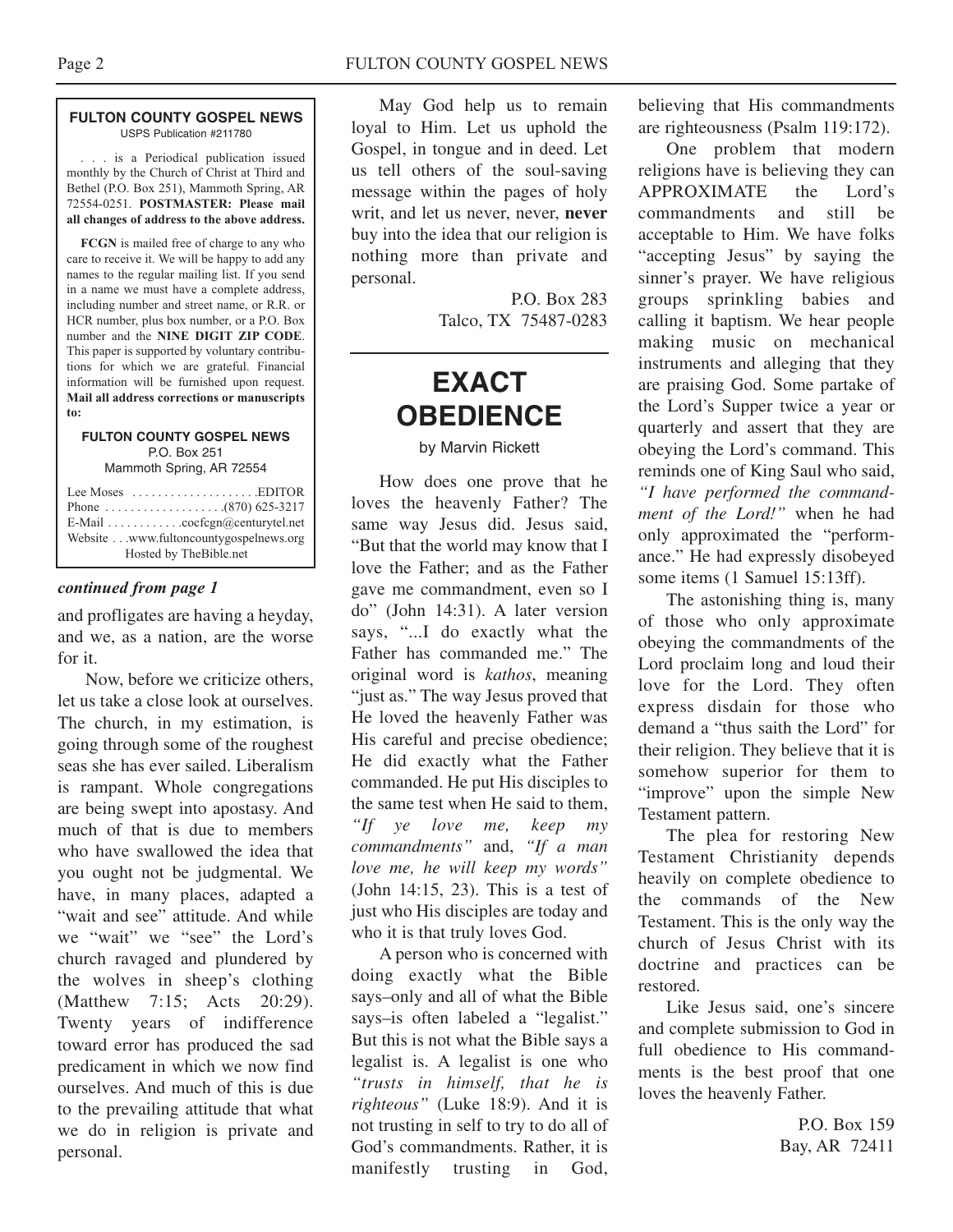## **POPULAR ASSOCIATIONS WITH RELIGION**

by Lee Moses

In the late eighth century B.C., the king of Assyria sent military forces against Jerusalem, Judah's capitol city and religious center (2 Kings 18:7). Assyria was the dominant world power, and had already overthrown the northern kingdom of Israel, taking those rebellious kinsmen of Judah into captivity (17:6-23). A officer called Rabshakeh, serving as spokesman for the Assyrian forces, approached Jerusalem's city walls to threaten Hezekiah king of Judah, and to demand his surrender and submission. Rabshakeh claimed that Judah had no substance on which to base their confidence (18:19). He even claimed that the Lord would not prove helpful to Judah in this circumstance. To prove his point, Rabshakeh asked, *"But if ye say unto me, We trust in the LORD our God: is not that he, whose high places and whose altars Hezekiah hath taken away, and hath said to Judah and Jerusalem, Ye shall worship before this altar in Jerusalem?"* (v. 22).

Rabshakeh displayed a misunderstanding of God in his supposedly rhetorical question. He believed that because these various places and instruments of worship had been removed, the Lord would not bless Judah. However, God had commanded that the people were to worship in a specific place and in a specific manner:

*Then there shall be a place which the LORD your God shall choose to cause his name to dwell there; thither shall ye bring all that I command you;*

*your burnt offerings, and your sacrifices, your tithes, and the heave offering of your hand, and all your choice vows which ye vow unto the LORD. . . . Take heed to thyself that thou offer not thy burnt offerings in every place that thou seest: But in the place which the LORD shall choose in one of thy tribes, there thou shalt offer thy burnt offerings, and there thou shalt do all that I command thee* (Deuteronomy 12:11,13-14).

Rabshakeh displayed a gross misperception of God and of religion. There were associations that he believed **had** to be included for religion to be complete. Yet for religion to be God's religion, those associations had to be removed.

The popular associations with religion that exist today may not be the same as they were in Rabshakeh's day. But there are new and multiplied popular associations with religion. As was the case with Rabshakeh, when these popular associations with religion are removed, many **feel** that they are not worshiping God.

There are many who feel that religion is incomplete without manmade additions to music in worship. Most people have come to expect a musical extravaganza in worship, replete with mechanical instruments, choirs, soloists, and such like. If these "essential elements" are not present in worship, people will assume that the worship must be inferior. Yet God gave specific

instructions regarding music in worship:

*Speaking to yourselves in psalms and hymns and spiritual songs, singing and making melody in your heart to the Lord* (Ephesians 5:19).

*Let the word of Christ dwell in you richly in all wisdom; teaching and admonishing one another in psalms and hymns and spiritual songs, singing with grace in your hearts to the Lord* (Colossians 3:16).

From these and other passages, one can see that the music in worship is to be vocal (particularly "singing"), spiritually instructive, and interactive. When a church does not add to this, they do what is pleasing to God. When a church sees any additions or changes present and removes them, they do what is pleasing to God.

Many believe that a church must have one man "in charge," who is to be called "The Pastor." They are also convinced that a church must be part of a larger organization that regulates and oversees the church. Yet a plurality of elder**s** is to be installed *"in every church"* where there are qualified men (Acts 14:23; cf. Titus 1:5-9). It is this group of men who collectively serve as shepherds, or pastors (1 Peter 5:1-4). It is they, not a larger organization, who have been given the charge to oversee the church (Acts 20:28; cf. v. 17). Deacons are to serve under the eldership (Philippians 1:1; 1 Timothy 3:8-13). When a church ensures that they are following this Scriptural pattern of organization and no other, they do what is pleasing to God.